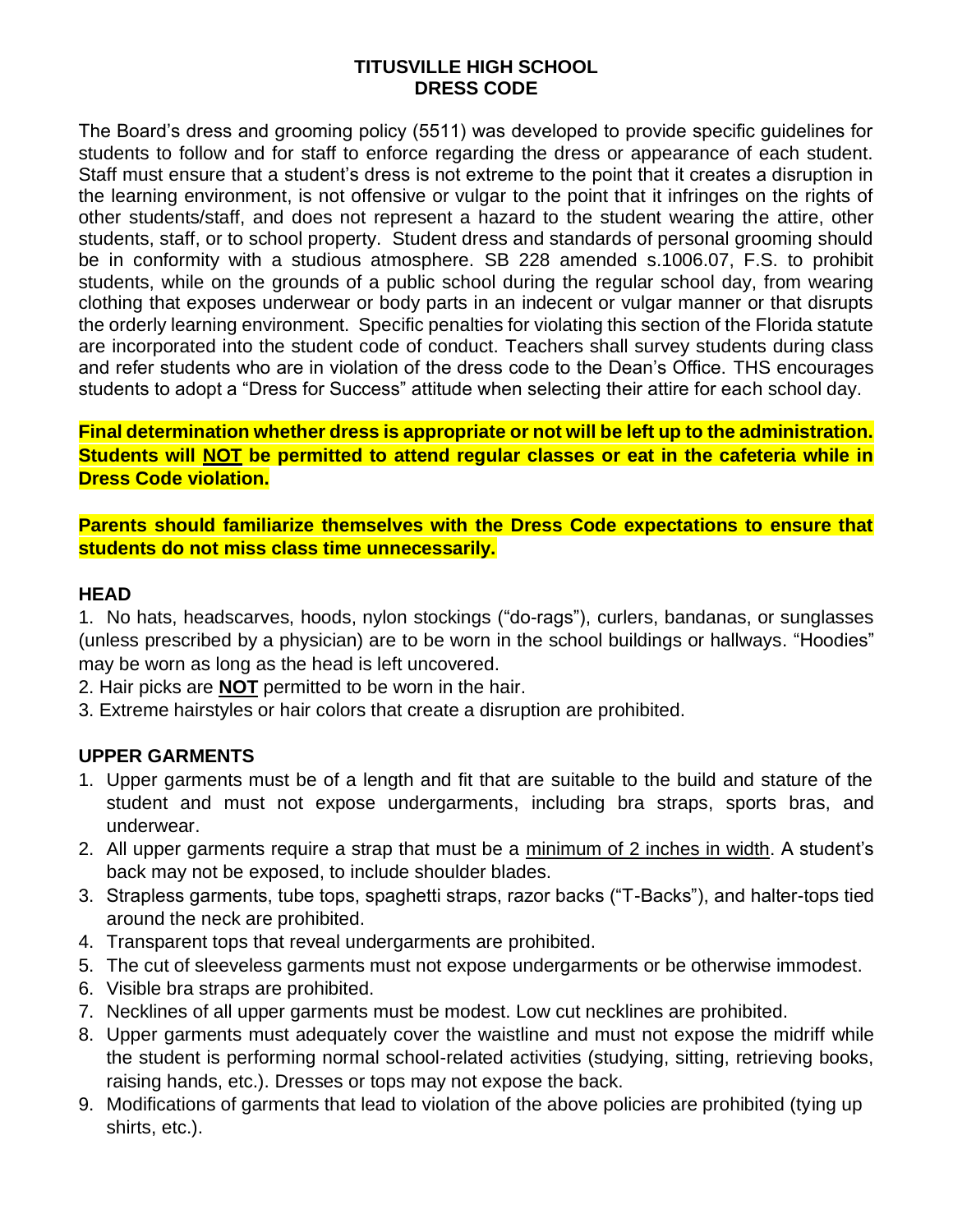## **LOWER GARMENTS**

- 1. Lower garments must be of a length and fit that are suitable to build and stature of the student; shall be worn at the waist; shall not extend below the heel of the shoe.
- 2. Lower garments shall be worn at the waist.
- 3. "Sagging" pants are prohibited.
- 4. Excessively tight lower garments/dresses are prohibited.
- 5. Lower garments shall not be torn, ripped, or have any holes above mid-thigh, and especially not in the groin, hips, or buttock area.
- 6. Undergarments shall not be visible. Transparent clothing that reveal undergarments is prohibited.
- 7. Dresses, shorts, and skirts must reach at least mid-thigh.
- 8. Pajamas and bedroom attire is prohibited.

# **FOOTWEAR**

- 1. Students may wear footwear commonly considered as beachwear (for example, flip- flops, thongs, etc.) unless a course of instruction requires them to wear safe and appropriate footwear to protect the student from injury i.e. athletic shoes in physical education classes.
- 2. Students must wear shoes that are safe and appropriate for the learning environment.
- 3. Bedroom slippers are prohibited.

# **ACCESSORIES**

- 1. Clothing, jewelry and accessories shall not convey messages that are crude; vulgar/profane; violent/death oriented; gang related; sexually suggestive; and/or promoting alcohol, drugs, or tobacco.
- 2. Pierced jewelry is permitted provided that it does not pose a safety hazard**.** For example, dog collars, wallet chains, large hair picks, pointed or sharp earrings/belt buckles, etc., chains that connect one part of the body to another, or other jewelry/accessories that pose a safety concern for the student or others shall be prohibited.

### **SYMBOLS, CLOTHING SHOWING MEMBERSHIP/AFFILIATION WITH A GANG, CLOTHING PROMOTING VIOLENCE**

- 1. Any clothing, accessories, symbols, or regalia that convey membership or affiliation with a "gang" or other similarly oriented group or association prone to violence or criminal acts are prohibited.
- 2. Prohibited gang clothing, accessories, or regalia can include, but is not limited to, gang related colors, rolled up bandanas about the head or other parts of the body, knit caps, rolled up or split pant cuffs, certain sports attire that has a "street meaning", etc.
- 3. Writing or symbols on clothing/accessories shall not in any way promote violence.

## **OTHER**

- 1. Beachwear and see-through or otherwise revealing apparel is not considered appropriate.
- 2. Students are not permitted to wear clothing which contains vulgar, sexually explicit or sexuallyoriented wording/scenes, promotes tobacco, alcohol, or illegal drug use, or contains printed profanity.

## **PHYSICAL EDUCATION**

To promote personal hygiene and safety during Physical Education classes, a standard dress requirement will be enforced.